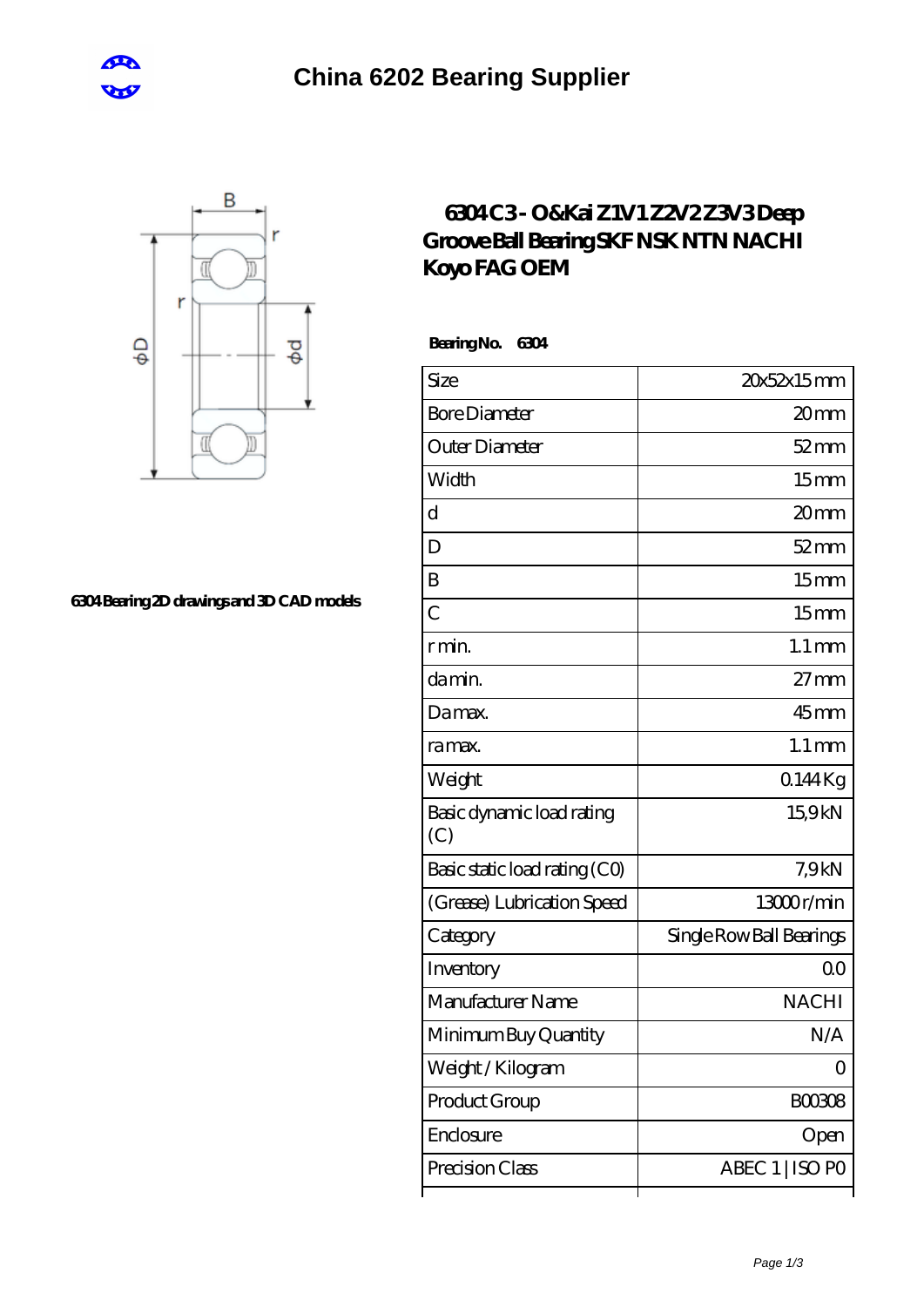

## **[China 6202 Bearing Supplier](https://m.cretan-music.com)**

| Maximum Capacity / Filling<br>Slot | No                                                                                                                                                                                                                         |
|------------------------------------|----------------------------------------------------------------------------------------------------------------------------------------------------------------------------------------------------------------------------|
| Rolling Element                    | <b>Ball Bearing</b>                                                                                                                                                                                                        |
| Snap Ring                          | No                                                                                                                                                                                                                         |
| <b>Internal Special Features</b>   | No                                                                                                                                                                                                                         |
| Cage Material                      | Steel                                                                                                                                                                                                                      |
| Internal Clearance                 | CO-Medium                                                                                                                                                                                                                  |
| Inch - Metric                      | Metric                                                                                                                                                                                                                     |
| Long Description                   | 20MM Bore; 52MM<br>Outside Diameter; 15MM<br>Outer Race Width; Open;<br>Ball Bearing, ABEC 1   ISO<br>PQ No Filling Slot; No Snap<br>Ring, No Internal Special<br>Features: CO Medium<br>Internal Clearance; Steel<br>Cage |
| <b>Other Features</b>              | Deep Groove                                                                                                                                                                                                                |
| Category                           | Single Row Ball Bearing                                                                                                                                                                                                    |
| <b>UNSPSC</b>                      | 31171504                                                                                                                                                                                                                   |
| Harmonized Tariff Code             | 8482.105068                                                                                                                                                                                                                |
| Noun                               | Bearing                                                                                                                                                                                                                    |
| Keyword String                     | Ball                                                                                                                                                                                                                       |
| Manufacturer URL                   | http://www.nachiamerica.c<br><b>om</b>                                                                                                                                                                                     |
| Weight/LBS                         | 032                                                                                                                                                                                                                        |
| Inner Race Width                   | OInch   OMillimeter                                                                                                                                                                                                        |
| Outside Diameter                   | 2047 Inch   52 Millimeter                                                                                                                                                                                                  |
| <b>Outer Race Width</b>            | 0.591 Inch   15 Millimeter                                                                                                                                                                                                 |
| Bore                               | Q787 Inch   20 Millimeter                                                                                                                                                                                                  |
| <b>Bore Type</b>                   | Cylindrical Bore                                                                                                                                                                                                           |
| Configuration                      | Single Row                                                                                                                                                                                                                 |
| <b>Bore Size</b>                   | 20 <sub>mm</sub>                                                                                                                                                                                                           |
| Width                              | 15 <sub>mm</sub>                                                                                                                                                                                                           |
| Fillet Radius/Chamfer              | $1.1 \,\mathrm{mm}$                                                                                                                                                                                                        |